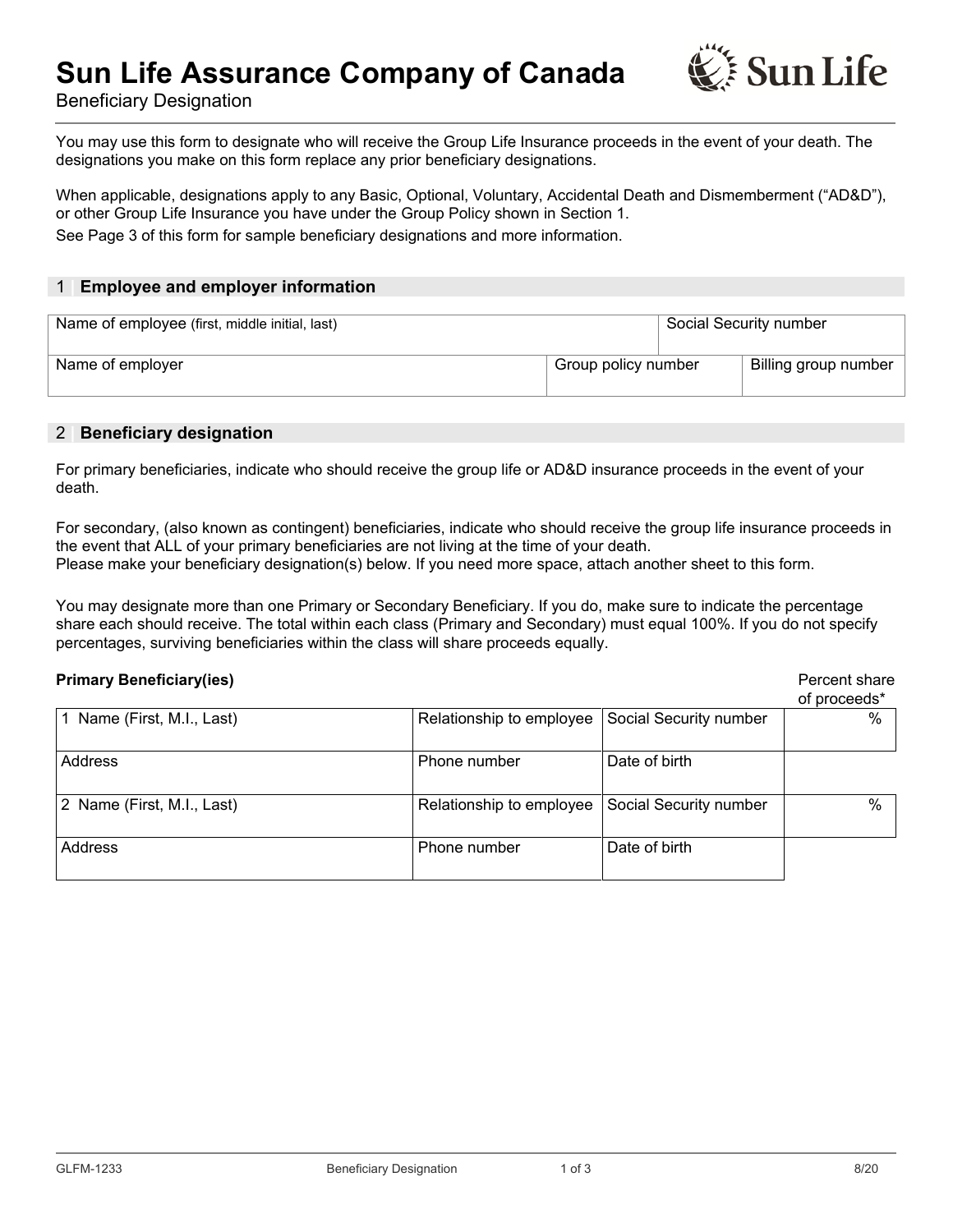# 2 **| Beneficiary designation, continued**

| <b>Secondary Beneficiary(ies)</b> |                          |                        | Percent share<br>of proceeds* |
|-----------------------------------|--------------------------|------------------------|-------------------------------|
| 1 Name (First, M.I., Last)        | Relationship to employee | Social Security number | %                             |
| Address                           | Phone number             | Date of birth          |                               |
| 2 Name (First, M.I., Last)        | Relationship to employee | Social Security number | $\%$                          |
| Address                           | Phone number             | Date of birth          |                               |

\* The total within each class (Primary and Secondary) must equal 100%.

## 3 **| Signature**

You must sign and date this form for your designation to become effective. Make a copy for your records and **return the signed original to your employer**.

| Name of employee (first, middle initial, last) |  |
|------------------------------------------------|--|
|------------------------------------------------|--|

**Date**